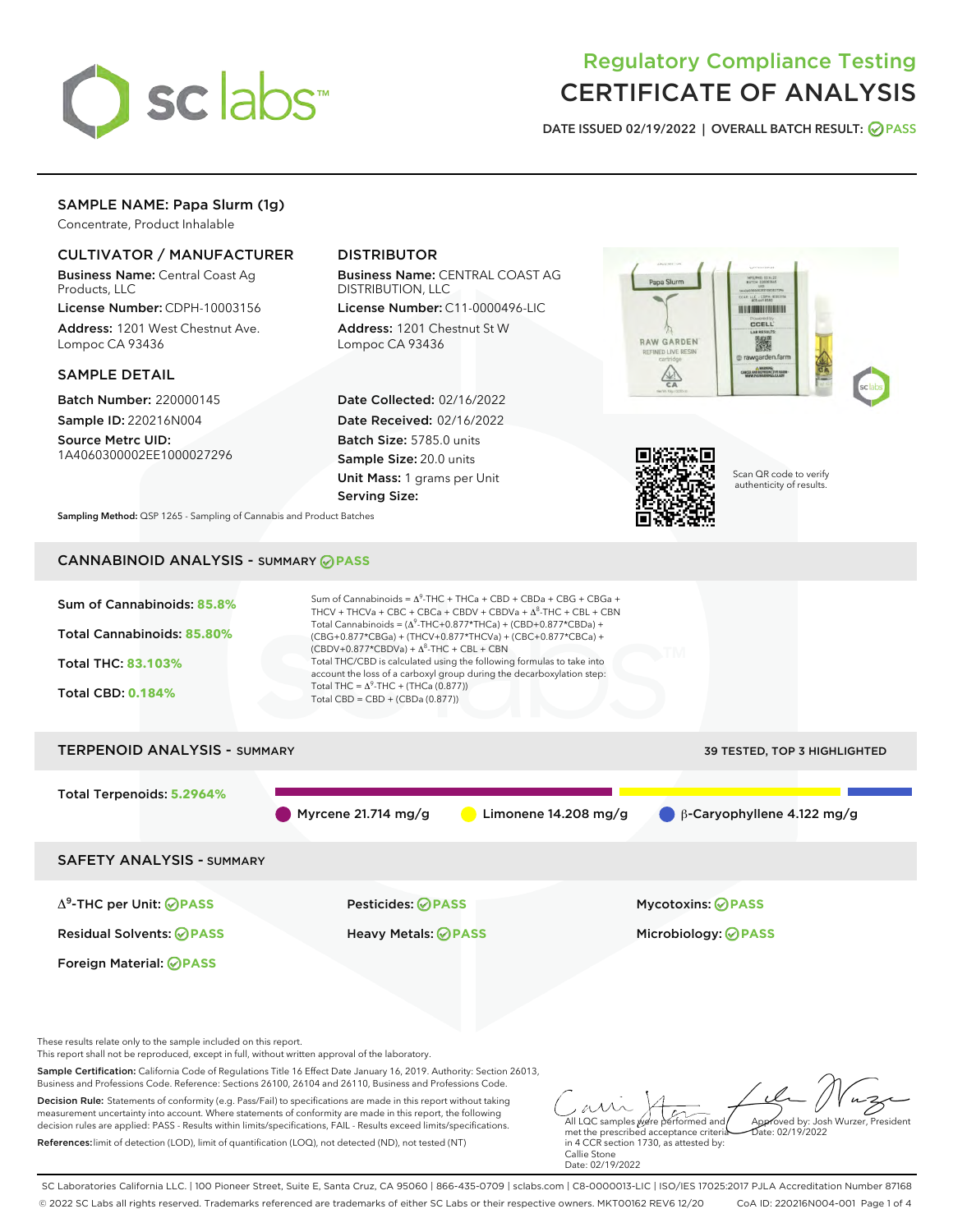



PAPA SLURM (1G) | DATE ISSUED 02/19/2022 | OVERALL BATCH RESULT:  $\bigcirc$  PASS

# CANNABINOID TEST RESULTS - 02/17/2022 2 PASS

Tested by high-performance liquid chromatography with diode-array detection (HPLC-DAD). **Method:** QSP 1157 - Analysis of Cannabinoids by HPLC-DAD

#### TOTAL CANNABINOIDS: **85.80%**

Total Cannabinoids (Total THC) + (Total CBD) + (Total CBG) + (Total THCV) + (Total CBC) +  $(Total CBDV) +  $\Delta^8$ -THC + CBL + CBN$ 

TOTAL THC: **83.103%** Total THC (Δ<sup>9</sup> -THC+0.877\*THCa)

TOTAL CBD: **0.184%**

Total CBD (CBD+0.877\*CBDa)

TOTAL CBG: 1.464% Total CBG (CBG+0.877\*CBGa)

TOTAL THCV: 0.49% Total THCV (THCV+0.877\*THCVa)

TOTAL CBC: ND Total CBC (CBC+0.877\*CBCa)

TOTAL CBDV: ND Total CBDV (CBDV+0.877\*CBDVa)

| <b>COMPOUND</b>            | LOD/LOQ<br>(mg/g) | <b>MEASUREMENT</b><br><b>UNCERTAINTY</b><br>(mg/g) | <b>RESULT</b><br>(mg/g) | <b>RESULT</b><br>(%) |
|----------------------------|-------------------|----------------------------------------------------|-------------------------|----------------------|
| $\Delta^9$ -THC            | 0.06/0.26         | ±22.272                                            | 831.03                  | 83.103               |
| <b>CBG</b>                 | 0.06/0.19         | ±0.449                                             | 14.64                   | 1.464                |
| <b>THCV</b>                | 0.1/0.2           | ±0.19                                              | 4.9                     | 0.49                 |
| <b>CBN</b>                 | 0.1/0.3           | ±0.19                                              | 3.7                     | 0.37                 |
| $\Delta^8$ -THC            | 0.1/0.4           | ±0.12                                              | 1.9                     | 0.19                 |
| <b>CBD</b>                 | 0.07/0.29         | ±0.066                                             | 1.84                    | 0.184                |
| <b>THCa</b>                | 0.05/0.14         | N/A                                                | <b>ND</b>               | <b>ND</b>            |
| <b>THCVa</b>               | 0.07/0.20         | N/A                                                | <b>ND</b>               | <b>ND</b>            |
| <b>CBDa</b>                | 0.02/0.19         | N/A                                                | <b>ND</b>               | <b>ND</b>            |
| <b>CBDV</b>                | 0.04 / 0.15       | N/A                                                | <b>ND</b>               | <b>ND</b>            |
| <b>CBDVa</b>               | 0.03/0.53         | N/A                                                | <b>ND</b>               | <b>ND</b>            |
| <b>CBGa</b>                | 0.1/0.2           | N/A                                                | <b>ND</b>               | <b>ND</b>            |
| <b>CBL</b>                 | 0.06 / 0.24       | N/A                                                | <b>ND</b>               | <b>ND</b>            |
| <b>CBC</b>                 | 0.2 / 0.5         | N/A                                                | <b>ND</b>               | <b>ND</b>            |
| <b>CBCa</b>                | 0.07 / 0.28       | N/A                                                | <b>ND</b>               | <b>ND</b>            |
| <b>SUM OF CANNABINOIDS</b> |                   |                                                    | 858.0 mg/g              | 85.8%                |

#### **UNIT MASS: 1 grams per Unit**

| $\Delta^9$ -THC per Unit               | 1100 per-package limit | 831.03 mg/unit | <b>PASS</b> |
|----------------------------------------|------------------------|----------------|-------------|
| <b>Total THC per Unit</b>              |                        | 831.03 mg/unit |             |
| <b>CBD</b> per Unit                    |                        | $1.84$ mg/unit |             |
| <b>Total CBD per Unit</b>              |                        | $1.84$ mg/unit |             |
| <b>Sum of Cannabinoids</b><br>per Unit |                        | 858.0 mg/unit  |             |
| <b>Total Cannabinoids</b><br>per Unit  |                        | 858.0 mg/unit  |             |

Terpene analysis utilizing gas chromatography-flame ionization detection (GC-FID). **Method:** QSP 1192 - Analysis of Terpenoids by GC-FID

| <b>COMPOUND</b>         | LOD/LOQ<br>(mg/g) | <b>MEASUREMENT</b><br><b>UNCERTAINTY</b><br>(mg/g) | <b>RESULT</b><br>(mg/g)                         | <b>RESULT</b><br>$(\%)$ |
|-------------------------|-------------------|----------------------------------------------------|-------------------------------------------------|-------------------------|
| <b>Myrcene</b>          | 0.008 / 0.025     | ±0.2171                                            | 21.714                                          | 2.1714                  |
| Limonene                | 0.005 / 0.016     | ±0.1577                                            | 14.208                                          | 1.4208                  |
| β-Caryophyllene         | 0.004 / 0.012     | ±0.1142                                            | 4.122                                           | 0.4122                  |
| β-Ocimene               | 0.006 / 0.020     | ±0.0794                                            | 3.174                                           | 0.3174                  |
| β-Pinene                | 0.004 / 0.014     | ±0.0191                                            | 2.149                                           | 0.2149                  |
| $\alpha$ -Pinene        | 0.005 / 0.017     | ±0.0140                                            | 2.085                                           | 0.2085                  |
| Linalool                | 0.009 / 0.032     | ±0.0546                                            | 1.844                                           | 0.1844                  |
| Terpinolene             | 0.008 / 0.026     | ±0.0204                                            | 1.286                                           | 0.1286                  |
| $\alpha$ -Humulene      | 0.009 / 0.029     | ±0.0219                                            | 0.877                                           | 0.0877                  |
| Fenchol                 | 0.010 / 0.034     | ±0.0232                                            | 0.772                                           | 0.0772                  |
| Camphene                | 0.005 / 0.015     | ±0.0021                                            | 0.234                                           | 0.0234                  |
| Nerolidol               | 0.006 / 0.019     | ±0.0063                                            | 0.129                                           | 0.0129                  |
| <b>Borneol</b>          | 0.005 / 0.016     | ±0.0041                                            | 0.125                                           | 0.0125                  |
| $\gamma$ -Terpinene     | 0.006 / 0.018     | ±0.0010                                            | 0.076                                           | 0.0076                  |
| Fenchone                | 0.009 / 0.028     | ±0.0011                                            | 0.050                                           | 0.0050                  |
| $\alpha$ -Phellandrene  | 0.006 / 0.020     | ±0.0005                                            | 0.046                                           | 0.0046                  |
| $\alpha$ -Terpinene     | 0.005 / 0.017     | ±0.0005                                            | 0.039                                           | 0.0039                  |
| $\Delta^3$ -Carene      | 0.005 / 0.018     | ±0.0004                                            | 0.034                                           | 0.0034                  |
| Valencene               | 0.009 / 0.030     | N/A                                                | <loq< th=""><th><loq< th=""></loq<></th></loq<> | <loq< th=""></loq<>     |
| Sabinene                | 0.004 / 0.014     | N/A                                                | ND                                              | <b>ND</b>               |
| p-Cymene                | 0.005 / 0.016     | N/A                                                | <b>ND</b>                                       | <b>ND</b>               |
| Eucalyptol              | 0.006 / 0.018     | N/A                                                | ND                                              | <b>ND</b>               |
| Sabinene Hydrate        | 0.006 / 0.022     | N/A                                                | ND                                              | ND                      |
| Isopulegol              | 0.005 / 0.016     | N/A                                                | <b>ND</b>                                       | <b>ND</b>               |
| Camphor                 | 0.006 / 0.019     | N/A                                                | ND                                              | <b>ND</b>               |
| Isoborneol              | 0.004 / 0.012     | N/A                                                | ND                                              | <b>ND</b>               |
| Menthol                 | 0.008 / 0.025     | N/A                                                | <b>ND</b>                                       | <b>ND</b>               |
| <b>Terpineol</b>        | 0.009 / 0.031     | N/A                                                | ND                                              | <b>ND</b>               |
| Nerol                   | 0.003 / 0.011     | N/A                                                | ND                                              | ND                      |
| Citronellol             | 0.003 / 0.010     | N/A                                                | <b>ND</b>                                       | <b>ND</b>               |
| Pulegone                | 0.003 / 0.011     | N/A                                                | ND                                              | ND                      |
| Geraniol                | 0.002 / 0.007     | N/A                                                | ND                                              | ND                      |
| <b>Geranyl Acetate</b>  | 0.004 / 0.014     | N/A                                                | ND                                              | <b>ND</b>               |
| $\alpha$ -Cedrene       | 0.005 / 0.016     | N/A                                                | <b>ND</b>                                       | ND                      |
| trans-ß-Farnesene       | 0.008 / 0.025     | N/A                                                | ND                                              | ND                      |
| Caryophyllene<br>Oxide  | 0.010 / 0.033     | N/A                                                | <b>ND</b>                                       | <b>ND</b>               |
| Guaiol                  | 0.009 / 0.030     | N/A                                                | <b>ND</b>                                       | ND                      |
| Cedrol                  | 0.008 / 0.027     | N/A                                                | <b>ND</b>                                       | ND                      |
| $\alpha$ -Bisabolol     | 0.008 / 0.026     | N/A                                                | ND                                              | ND                      |
| <b>TOTAL TERPENOIDS</b> |                   |                                                    | 52.964 mg/g                                     | 5.2964%                 |

SC Laboratories California LLC. | 100 Pioneer Street, Suite E, Santa Cruz, CA 95060 | 866-435-0709 | sclabs.com | C8-0000013-LIC | ISO/IES 17025:2017 PJLA Accreditation Number 87168 © 2022 SC Labs all rights reserved. Trademarks referenced are trademarks of either SC Labs or their respective owners. MKT00162 REV6 12/20 CoA ID: 220216N004-001 Page 2 of 4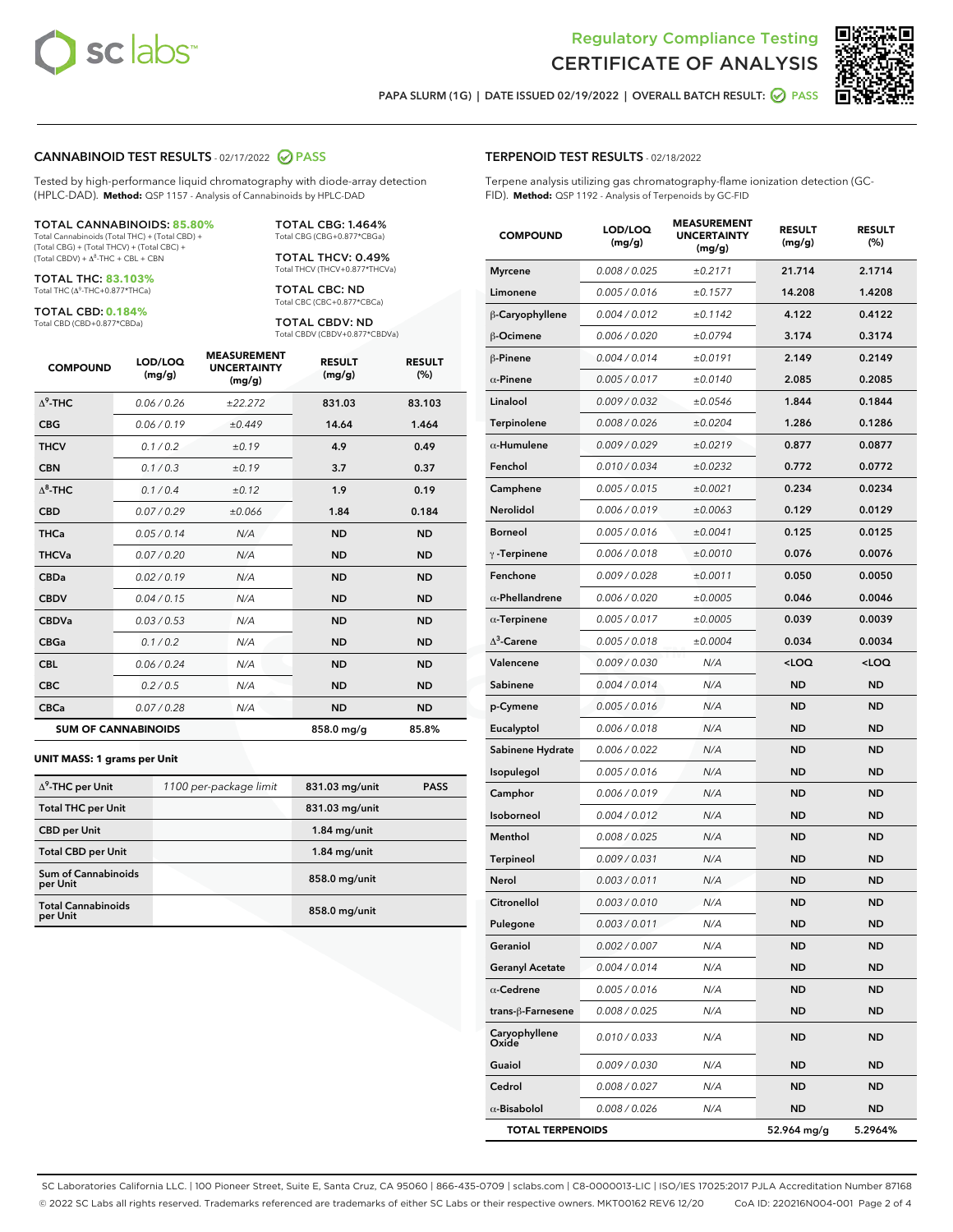



PAPA SLURM (1G) | DATE ISSUED 02/19/2022 | OVERALL BATCH RESULT:  $\bigcirc$  PASS

# CATEGORY 1 PESTICIDE TEST RESULTS - 02/17/2022 2 PASS

Pesticide and plant growth regulator analysis utilizing high-performance liquid chromatography-mass spectrometry (HPLC-MS) or gas chromatography-mass spectrometry (GC-MS). \*GC-MS utilized where indicated. **Method:** QSP 1212 - Analysis of Pesticides and Mycotoxins by LC-MS or QSP 1213 - Analysis of Pesticides by GC-MS

| <b>COMPOUND</b>             | LOD/LOQ<br>$(\mu g/g)$ | <b>ACTION</b><br>LIMIT<br>$(\mu g/g)$ | <b>MEASUREMENT</b><br><b>UNCERTAINTY</b><br>$(\mu g/g)$ | <b>RESULT</b><br>$(\mu g/g)$ | <b>RESULT</b> |
|-----------------------------|------------------------|---------------------------------------|---------------------------------------------------------|------------------------------|---------------|
| <b>Aldicarb</b>             | 0.03 / 0.08            | $\geq$ LOD                            | N/A                                                     | <b>ND</b>                    | <b>PASS</b>   |
| Carbofuran                  | 0.02 / 0.05            | $\ge$ LOD                             | N/A                                                     | <b>ND</b>                    | <b>PASS</b>   |
| Chlordane*                  | 0.03/0.08              | $>$ LOD                               | N/A                                                     | <b>ND</b>                    | <b>PASS</b>   |
| Chlorfenapyr*               | 0.03/0.10              | $>$ LOD                               | N/A                                                     | <b>ND</b>                    | <b>PASS</b>   |
| Chlorpyrifos                | 0.02 / 0.06            | $>$ LOD                               | N/A                                                     | <b>ND</b>                    | <b>PASS</b>   |
| Coumaphos                   | 0.02 / 0.07            | $\geq$ LOD                            | N/A                                                     | <b>ND</b>                    | <b>PASS</b>   |
| <b>Daminozide</b>           | 0.02 / 0.07            | $\ge$ LOD                             | N/A                                                     | <b>ND</b>                    | <b>PASS</b>   |
| <b>Dichlorvos</b><br>(DDVP) | 0.03/0.09              | $\geq$ LOD                            | N/A                                                     | <b>ND</b>                    | <b>PASS</b>   |
| Dimethoate                  | 0.03 / 0.08            | $>$ LOD                               | N/A                                                     | <b>ND</b>                    | <b>PASS</b>   |
| Ethoprophos                 | 0.03/0.10              | $\geq$ LOD                            | N/A                                                     | <b>ND</b>                    | <b>PASS</b>   |
| Etofenprox                  | 0.02 / 0.06            | > LOD                                 | N/A                                                     | <b>ND</b>                    | <b>PASS</b>   |
| Fenoxycarb                  | 0.03 / 0.08            | $\geq$ LOD                            | N/A                                                     | <b>ND</b>                    | <b>PASS</b>   |
| Fipronil                    | 0.03 / 0.08            | $\ge$ LOD                             | N/A                                                     | <b>ND</b>                    | <b>PASS</b>   |
| Imazalil                    | 0.02 / 0.06            | $\ge$ LOD                             | N/A                                                     | <b>ND</b>                    | <b>PASS</b>   |
| <b>Methiocarb</b>           | 0.02 / 0.07            | $\ge$ LOD                             | N/A                                                     | <b>ND</b>                    | <b>PASS</b>   |
| Parathion-methyl            | 0.03/0.10              | > LOD                                 | N/A                                                     | <b>ND</b>                    | <b>PASS</b>   |
| <b>Mevinphos</b>            | 0.03/0.09              | $\ge$ LOD                             | N/A                                                     | <b>ND</b>                    | <b>PASS</b>   |
| Paclobutrazol               | 0.02 / 0.05            | $\ge$ LOD                             | N/A                                                     | <b>ND</b>                    | <b>PASS</b>   |
| Propoxur                    | 0.03 / 0.09            | $\geq$ LOD                            | N/A                                                     | <b>ND</b>                    | <b>PASS</b>   |
| Spiroxamine                 | 0.03 / 0.08            | $\ge$ LOD                             | N/A                                                     | <b>ND</b>                    | <b>PASS</b>   |
| Thiacloprid                 | 0.03/0.10              | $>$ LOD                               | N/A                                                     | <b>ND</b>                    | <b>PASS</b>   |

# CATEGORY 2 PESTICIDE TEST RESULTS - 02/17/2022 @ PASS

| <b>COMPOUND</b>          | LOD/LOQ<br>$(\mu g/g)$ | <b>ACTION</b><br><b>LIMIT</b><br>$(\mu g/g)$ | <b>MEASUREMENT</b><br><b>UNCERTAINTY</b><br>$(\mu g/g)$ | <b>RESULT</b><br>$(\mu g/g)$ | <b>RESULT</b> |
|--------------------------|------------------------|----------------------------------------------|---------------------------------------------------------|------------------------------|---------------|
| Abamectin                | 0.03/0.10              | 0.1                                          | N/A                                                     | <b>ND</b>                    | <b>PASS</b>   |
| Acephate                 | 0.02/0.07              | 0.1                                          | N/A                                                     | <b>ND</b>                    | <b>PASS</b>   |
| Acequinocyl              | 0.02/0.07              | 0.1                                          | N/A                                                     | <b>ND</b>                    | <b>PASS</b>   |
| Acetamiprid              | 0.02/0.05              | 0.1                                          | N/A                                                     | <b>ND</b>                    | <b>PASS</b>   |
| Azoxystrobin             | 0.02/0.07              | 0.1                                          | N/A                                                     | <b>ND</b>                    | <b>PASS</b>   |
| <b>Bifenazate</b>        | 0.01/0.04              | 0.1                                          | N/A                                                     | <b>ND</b>                    | <b>PASS</b>   |
| <b>Bifenthrin</b>        | 0.02 / 0.05            | 3                                            | N/A                                                     | <b>ND</b>                    | <b>PASS</b>   |
| <b>Boscalid</b>          | 0.03/0.09              | 0.1                                          | N/A                                                     | <b>ND</b>                    | <b>PASS</b>   |
| Captan                   | 0.19/0.57              | 0.7                                          | N/A                                                     | <b>ND</b>                    | <b>PASS</b>   |
| Carbaryl                 | 0.02/0.06              | 0.5                                          | N/A                                                     | <b>ND</b>                    | <b>PASS</b>   |
| Chlorantranilip-<br>role | 0.04/0.12              | 10                                           | N/A                                                     | <b>ND</b>                    | <b>PASS</b>   |
| Clofentezine             | 0.03/0.09              | 0.1                                          | N/A                                                     | <b>ND</b>                    | <b>PASS</b>   |

# CATEGORY 2 PESTICIDE TEST RESULTS - 02/17/2022 continued

| <b>COMPOUND</b>               | LOD/LOQ<br>(µg/g) | <b>ACTION</b><br><b>LIMIT</b><br>(µg/g) | <b>MEASUREMENT</b><br><b>UNCERTAINTY</b><br>$(\mu g/g)$ | <b>RESULT</b><br>(µg/g) | <b>RESULT</b> |
|-------------------------------|-------------------|-----------------------------------------|---------------------------------------------------------|-------------------------|---------------|
| Cyfluthrin                    | 0.12 / 0.38       | $\overline{c}$                          | N/A                                                     | <b>ND</b>               | <b>PASS</b>   |
| Cypermethrin                  | 0.11 / 0.32       | 1                                       | N/A                                                     | <b>ND</b>               | <b>PASS</b>   |
| <b>Diazinon</b>               | 0.02 / 0.05       | 0.1                                     | N/A                                                     | <b>ND</b>               | <b>PASS</b>   |
| Dimethomorph                  | 0.03 / 0.09       | $\overline{c}$                          | N/A                                                     | <b>ND</b>               | <b>PASS</b>   |
| Etoxazole                     | 0.02 / 0.06       | 0.1                                     | N/A                                                     | <b>ND</b>               | <b>PASS</b>   |
| Fenhexamid                    | 0.03 / 0.09       | 0.1                                     | N/A                                                     | <b>ND</b>               | <b>PASS</b>   |
| Fenpyroximate                 | 0.02 / 0.06       | 0.1                                     | N/A                                                     | <b>ND</b>               | <b>PASS</b>   |
| Flonicamid                    | 0.03 / 0.10       | 0.1                                     | N/A                                                     | <b>ND</b>               | <b>PASS</b>   |
| Fludioxonil                   | 0.03 / 0.10       | 0.1                                     | N/A                                                     | <b>ND</b>               | <b>PASS</b>   |
| Hexythiazox                   | 0.02 / 0.07       | 0.1                                     | N/A                                                     | <b>ND</b>               | <b>PASS</b>   |
| Imidacloprid                  | 0.04 / 0.11       | 5                                       | N/A                                                     | <b>ND</b>               | <b>PASS</b>   |
| Kresoxim-methyl               | 0.02 / 0.07       | 0.1                                     | N/A                                                     | <b>ND</b>               | <b>PASS</b>   |
| Malathion                     | 0.03 / 0.09       | 0.5                                     | N/A                                                     | <b>ND</b>               | <b>PASS</b>   |
| Metalaxyl                     | 0.02 / 0.07       | $\overline{c}$                          | N/A                                                     | <b>ND</b>               | <b>PASS</b>   |
| Methomyl                      | 0.03 / 0.10       | 1                                       | N/A                                                     | <b>ND</b>               | <b>PASS</b>   |
| Myclobutanil                  | 0.03 / 0.09       | 0.1                                     | N/A                                                     | <b>ND</b>               | <b>PASS</b>   |
| Naled                         | 0.02 / 0.07       | 0.1                                     | N/A                                                     | <b>ND</b>               | <b>PASS</b>   |
| Oxamyl                        | 0.04 / 0.11       | 0.5                                     | N/A                                                     | ND                      | <b>PASS</b>   |
| Pentachloronitro-<br>benzene* | 0.03 / 0.09       | 0.1                                     | N/A                                                     | <b>ND</b>               | <b>PASS</b>   |
| Permethrin                    | 0.04 / 0.12       | 0.5                                     | N/A                                                     | <b>ND</b>               | <b>PASS</b>   |
| Phosmet                       | 0.03 / 0.10       | 0.1                                     | N/A                                                     | <b>ND</b>               | <b>PASS</b>   |
| Piperonyl<br><b>Butoxide</b>  | 0.02 / 0.07       | 3                                       | N/A                                                     | <b>ND</b>               | <b>PASS</b>   |
| Prallethrin                   | 0.03 / 0.08       | 0.1                                     | N/A                                                     | <b>ND</b>               | <b>PASS</b>   |
| Propiconazole                 | 0.02 / 0.07       | 0.1                                     | N/A                                                     | <b>ND</b>               | <b>PASS</b>   |
| Pyrethrins                    | 0.04 / 0.12       | 0.5                                     | N/A                                                     | <b>ND</b>               | <b>PASS</b>   |
| Pyridaben                     | 0.02 / 0.07       | 0.1                                     | N/A                                                     | <b>ND</b>               | <b>PASS</b>   |
| Spinetoram                    | 0.02 / 0.07       | 0.1                                     | N/A                                                     | <b>ND</b>               | <b>PASS</b>   |
| Spinosad                      | 0.02 / 0.07       | 0.1                                     | N/A                                                     | <b>ND</b>               | <b>PASS</b>   |
| Spiromesifen                  | 0.02 / 0.05       | 0.1                                     | N/A                                                     | <b>ND</b>               | <b>PASS</b>   |
| Spirotetramat                 | 0.02 / 0.06       | 0.1                                     | N/A                                                     | <b>ND</b>               | <b>PASS</b>   |
| Tebuconazole                  | 0.02 / 0.07       | 0.1                                     | N/A                                                     | <b>ND</b>               | <b>PASS</b>   |
| Thiamethoxam                  | 0.03 / 0.10       | 5                                       | N/A                                                     | <b>ND</b>               | <b>PASS</b>   |
| Trifloxystrobin               | 0.03 / 0.08       | 0.1                                     | N/A                                                     | <b>ND</b>               | <b>PASS</b>   |

SC Laboratories California LLC. | 100 Pioneer Street, Suite E, Santa Cruz, CA 95060 | 866-435-0709 | sclabs.com | C8-0000013-LIC | ISO/IES 17025:2017 PJLA Accreditation Number 87168 © 2022 SC Labs all rights reserved. Trademarks referenced are trademarks of either SC Labs or their respective owners. MKT00162 REV6 12/20 CoA ID: 220216N004-001 Page 3 of 4